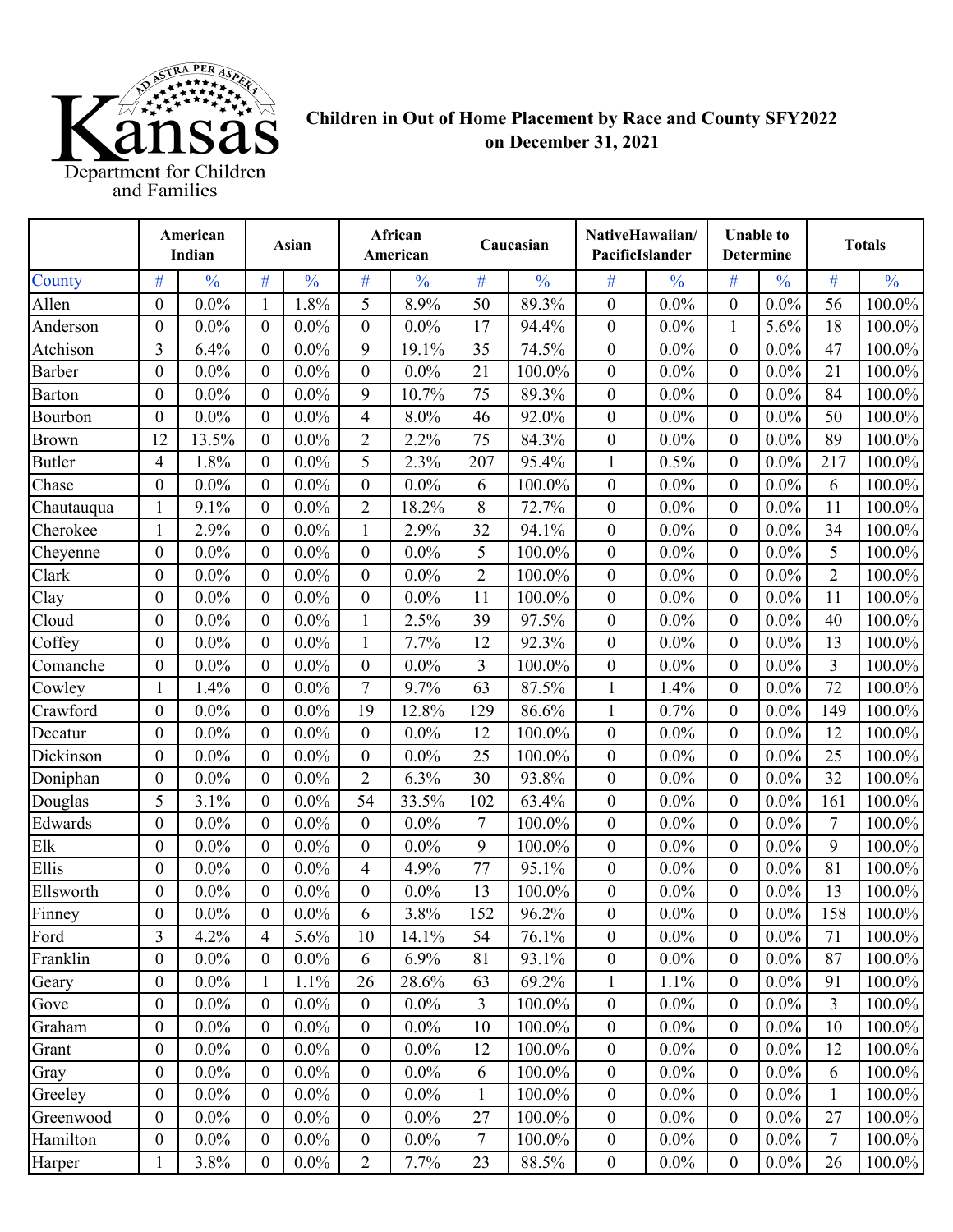|              |                  | American<br>Indian |                  | Asian   |                          | African<br>American |                  | Caucasian | NativeHawaiian/<br>PacificIslander |         |                  | <b>Unable to</b><br><b>Determine</b> |                  | <b>Totals</b> |
|--------------|------------------|--------------------|------------------|---------|--------------------------|---------------------|------------------|-----------|------------------------------------|---------|------------------|--------------------------------------|------------------|---------------|
| Harvey       | $\theta$         | $0.0\%$            | $\theta$         | $0.0\%$ | 5                        | 10.9%               | 40               | 87.0%     | $\boldsymbol{0}$                   | 0.0%    |                  | 2.2%                                 | 46               | 100.0%        |
| Haskell      | $\overline{0}$   | 0.0%               | $\boldsymbol{0}$ | 0.0%    | $\boldsymbol{0}$         | $0.0\%$             | $\tau$           | 100.0%    | $\boldsymbol{0}$                   | $0.0\%$ | $\boldsymbol{0}$ | $0.0\%$                              | $\tau$           | 100.0%        |
| Hodgeman     | $\mathbf{0}$     | $0.0\%$            | $\boldsymbol{0}$ | $0.0\%$ | $\boldsymbol{0}$         | $0.0\%$             | $\mathbf{1}$     | 100.0%    | $\boldsymbol{0}$                   | $0.0\%$ | $\theta$         | $0.0\%$                              | $\mathbf{1}$     | 100.0%        |
| Jackson      | 3                | 6.5%               | $\boldsymbol{0}$ | 0.0%    | 9                        | 19.6%               | 34               | 73.9%     | $\boldsymbol{0}$                   | 0.0%    | $\boldsymbol{0}$ | $0.0\%$                              | 46               | 100.0%        |
| Jefferson    | $\boldsymbol{0}$ | $0.0\%$            | $\overline{0}$   | $0.0\%$ | $\mathbf{1}$             | 3.4%                | 28               | 96.6%     | $\boldsymbol{0}$                   | $0.0\%$ | $\mathbf{0}$     | $0.0\%$                              | 29               | 100.0%        |
| Jewell       | $\overline{0}$   | $0.0\%$            | $\theta$         | 0.0%    | $\boldsymbol{0}$         | $0.0\%$             | 8                | 100.0%    | $\boldsymbol{0}$                   | $0.0\%$ | $\boldsymbol{0}$ | $0.0\%$                              | $8\,$            | 100.0%        |
| Johnson      | $\overline{2}$   | 0.4%               | 5                | 1.0%    | 135                      | 26.5%               | 367              | 72.1%     | $\boldsymbol{0}$                   | $0.0\%$ | $\boldsymbol{0}$ | $0.0\%$                              | 509              | 100.0%        |
| Kearny       | $\boldsymbol{0}$ | $0.0\%$            | $\boldsymbol{0}$ | $0.0\%$ | $\boldsymbol{0}$         | $0.0\%$             | 22               | 100.0%    | $\boldsymbol{0}$                   | $0.0\%$ | $\boldsymbol{0}$ | $0.0\%$                              | 22               | 100.0%        |
| Kingman      | $\boldsymbol{0}$ | $0.0\%$            | $\boldsymbol{0}$ | $0.0\%$ | $\mathbf{1}$             | 4.5%                | 21               | 95.5%     | $\boldsymbol{0}$                   | $0.0\%$ | $\boldsymbol{0}$ | $0.0\%$                              | 22               | 100.0%        |
| Kiowa        | $\boldsymbol{0}$ | $0.0\%$            | $\boldsymbol{0}$ | $0.0\%$ | $\boldsymbol{0}$         | $0.0\%$             | $\overline{7}$   | 100.0%    | $\boldsymbol{0}$                   | $0.0\%$ | $\boldsymbol{0}$ | $0.0\%$                              | $\tau$           | 100.0%        |
| Labette      | $\theta$         | $0.0\%$            | $\theta$         | 0.0%    | 14                       | 24.1%               | 44               | 75.9%     | $\boldsymbol{0}$                   | $0.0\%$ | $\theta$         | $0.0\%$                              | 58               | 100.0%        |
| Lane         | $\mathbf{0}$     | $0.0\%$            | $\overline{0}$   | $0.0\%$ | $\mathbf{0}$             | $0.0\%$             | 10               | 100.0%    | $\overline{0}$                     | $0.0\%$ | $\overline{0}$   | $0.0\%$                              | 10               | 100.0%        |
| Leavenworth  | 0                | $0.0\%$            | 1                | 0.5%    | 57                       | 30.3%               | 129              | 68.6%     | 1                                  | 0.5%    | $\boldsymbol{0}$ | $0.0\%$                              | 188              | 100.0%        |
| Lincoln      | $\boldsymbol{0}$ | $0.0\%$            | $\boldsymbol{0}$ | $0.0\%$ | $\boldsymbol{0}$         | $0.0\%$             | $\overline{7}$   | 100.0%    | $\boldsymbol{0}$                   | $0.0\%$ | $\boldsymbol{0}$ | $0.0\%$                              | $\tau$           | 100.0%        |
| Linn         | $\overline{0}$   | $0.0\%$            | $\boldsymbol{0}$ | $0.0\%$ | $\boldsymbol{0}$         | $0.0\%$             | 20               | 100.0%    | $\boldsymbol{0}$                   | $0.0\%$ | $\boldsymbol{0}$ | $0.0\%$                              | 20               | 100.0%        |
| Logan        | $\theta$         | $0.0\%$            | $\boldsymbol{0}$ | $0.0\%$ | $\boldsymbol{0}$         | $0.0\%$             | 8                | 100.0%    | $\boldsymbol{0}$                   | $0.0\%$ | 0                | $0.0\%$                              | $\,8\,$          | 100.0%        |
| Lyon         | 1                | 0.8%               | $\boldsymbol{0}$ | $0.0\%$ | 10                       | 8.3%                | 109              | 90.8%     | $\boldsymbol{0}$                   | $0.0\%$ | $\overline{0}$   | $0.0\%$                              | 120              | 100.0%        |
| Marion       | $\theta$         | $0.0\%$            | $\theta$         | $0.0\%$ | $\boldsymbol{0}$         | $0.0\%$             | 19               | 100.0%    | $\boldsymbol{0}$                   | $0.0\%$ | $\overline{0}$   | $0.0\%$                              | 19               | 100.0%        |
| Marshall     | $\boldsymbol{0}$ | $0.0\%$            | $\boldsymbol{0}$ | $0.0\%$ | 4                        | 12.1%               | 29               | 87.9%     | $\boldsymbol{0}$                   | $0.0\%$ | $\boldsymbol{0}$ | $0.0\%$                              | 33               | 100.0%        |
| Mcpherson    | 3                | 6.0%               | $\theta$         | 0.0%    | $\overline{2}$           | 4.0%                | 45               | 90.0%     | $\boldsymbol{0}$                   | $0.0\%$ | $\boldsymbol{0}$ | $0.0\%$                              | 50               | 100.0%        |
| Meade        | $\overline{0}$   | $0.0\%$            | $\boldsymbol{0}$ | $0.0\%$ | $\boldsymbol{0}$         | $0.0\%$             | 5                | 100.0%    | $\boldsymbol{0}$                   | 0.0%    | $\boldsymbol{0}$ | $0.0\%$                              | 5                | 100.0%        |
| Miami        | $\boldsymbol{0}$ | $0.0\%$            | $\boldsymbol{0}$ | $0.0\%$ | $\overline{\mathcal{A}}$ | 9.3%                | 39               | 90.7%     | $\boldsymbol{0}$                   | $0.0\%$ | $\boldsymbol{0}$ | $0.0\%$                              | 43               | 100.0%        |
| Mitchell     | $\overline{0}$   | $0.0\%$            | $\boldsymbol{0}$ | 0.0%    | $\mathbf{1}$             | 8.3%                | 11               | 91.7%     | $\boldsymbol{0}$                   | 0.0%    | $\boldsymbol{0}$ | $0.0\%$                              | 12               | 100.0%        |
| Montgomery   | $\boldsymbol{0}$ | $0.0\%$            | $\overline{0}$   | $0.0\%$ | 20                       | 16.5%               | 101              | 83.5%     | $\boldsymbol{0}$                   | $0.0\%$ | $\mathbf{0}$     | $0.0\%$                              | 121              | 100.0%        |
| Morris       | $\overline{0}$   | $0.0\%$            | $\theta$         | $0.0\%$ | $\boldsymbol{0}$         | $0.0\%$             | 9                | 100.0%    | $\boldsymbol{0}$                   | $0.0\%$ | $\boldsymbol{0}$ | $0.0\%$                              | 9                | 100.0%        |
| Morton       | $\boldsymbol{0}$ | 0.0%               | $\boldsymbol{0}$ | $0.0\%$ | $\boldsymbol{0}$         | $0.0\%$             | 5                | 100.0%    | $\boldsymbol{0}$                   | $0.0\%$ | $\boldsymbol{0}$ | $0.0\%$                              | 5                | 100.0%        |
| Nemaha       | 3                | 15.8%              | $\boldsymbol{0}$ | 0.0%    | $\tau$                   | 36.8%               | 9                | 47.4%     | $\boldsymbol{0}$                   | $0.0\%$ | $\boldsymbol{0}$ | $0.0\%$                              | 19               | 100.0%        |
| Neosho       | $\boldsymbol{0}$ | $0.0\%$            | $\boldsymbol{0}$ | $0.0\%$ | 4                        | 7.3%                | 51               | 92.7%     | $\boldsymbol{0}$                   | $0.0\%$ | $\boldsymbol{0}$ | $0.0\%$                              | 55               | 100.0%        |
| Ness         | $\boldsymbol{0}$ | $0.0\%$            | $\boldsymbol{0}$ | $0.0\%$ | $\boldsymbol{0}$         | $0.0\%$             | $\boldsymbol{0}$ | $0.0\%$   | $\boldsymbol{0}$                   | $0.0\%$ | $\boldsymbol{0}$ | $0.0\%$                              | $\boldsymbol{0}$ | $0.0\%$       |
| Norton       | $\boldsymbol{0}$ | $0.0\%$            | $\theta$         | $0.0\%$ | 3                        | 20.0%               | 12               | 80.0%     | $\boldsymbol{0}$                   | $0.0\%$ | $\theta$         | $0.0\%$                              | 15               | 100.0%        |
| Osage        | $\boldsymbol{0}$ | $0.0\%$            | $\boldsymbol{0}$ | $0.0\%$ | $\overline{2}$           | 6.9%                | 27               | 93.1%     | $\mathbf{0}$                       | $0.0\%$ | $\boldsymbol{0}$ | $0.0\%$                              | 29               | 100.0%        |
| Osborne      | 0                | $0.0\%$            | $\boldsymbol{0}$ | $0.0\%$ | $\boldsymbol{0}$         | $0.0\%$             | $\overline{4}$   | 100.0%    | $\boldsymbol{0}$                   | $0.0\%$ | $\boldsymbol{0}$ | $0.0\%$                              | $\overline{4}$   | 100.0%        |
| Ottawa       | $\boldsymbol{0}$ | $0.0\%$            | $\boldsymbol{0}$ | $0.0\%$ | $\boldsymbol{0}$         | $0.0\%$             | $\overline{2}$   | 100.0%    | $\boldsymbol{0}$                   | $0.0\%$ | $\boldsymbol{0}$ | $0.0\%$                              | $\overline{2}$   | $100.0\%$     |
| Pawnee       | $\mathbf{0}$     | $0.0\%$            | $\boldsymbol{0}$ | $0.0\%$ | $\boldsymbol{0}$         | $0.0\%$             | 16               | 100.0%    | $\boldsymbol{0}$                   | $0.0\%$ | $\boldsymbol{0}$ | $0.0\%$                              | 16               | $100.0\%$     |
| Phillips     | $\boldsymbol{0}$ | $0.0\%$            | 0                | $0.0\%$ | $\mathbf{1}$             | 6.7%                | 14               | 93.3%     | $\boldsymbol{0}$                   | $0.0\%$ | $\boldsymbol{0}$ | $0.0\%$                              | 15               | 100.0%        |
| Pottawatomie | $\boldsymbol{0}$ | $0.0\%$            | $\theta$         | $0.0\%$ | 6                        | 21.4%               | 22               | 78.6%     | $\boldsymbol{0}$                   | $0.0\%$ | $\overline{0}$   | $0.0\%$                              | 28               | 100.0%        |
| Pratt        | $\overline{0}$   | $0.0\%$            | $\boldsymbol{0}$ | $0.0\%$ | $\mathbf{1}$             | 2.2%                | 44               | 97.8%     | $\boldsymbol{0}$                   | $0.0\%$ | $\boldsymbol{0}$ | $0.0\%$                              | 45               | 100.0%        |
| Rawlins      | $\mathbf{0}$     | $0.0\%$            | $\boldsymbol{0}$ | $0.0\%$ | $\boldsymbol{0}$         | $0.0\%$             | $\overline{2}$   | 100.0%    | $\boldsymbol{0}$                   | $0.0\%$ | $\boldsymbol{0}$ | $0.0\%$                              | $\overline{2}$   | 100.0%        |
| Reno         | $\mathbf{0}$     | $0.0\%$            | $\mathbf{1}$     | 0.4%    | 19                       | 8.0%                | 218              | 91.6%     | $\boldsymbol{0}$                   | $0.0\%$ | $\mathbf{0}$     | $0.0\%$                              | 238              | 100.0%        |
| Republic     | $\boldsymbol{0}$ | $0.0\%$            | 0                | $0.0\%$ | $\boldsymbol{0}$         | $0.0\%$             | 5                | 100.0%    | $\boldsymbol{0}$                   | $0.0\%$ | $\overline{0}$   | $0.0\%$                              | 5                | 100.0%        |
| Rice         | 1                | 2.9%               | $\overline{0}$   | $0.0\%$ | $\boldsymbol{0}$         | $0.0\%$             | 33               | 97.1%     | $\boldsymbol{0}$                   | $0.0\%$ | $\boldsymbol{0}$ | $0.0\%$                              | 34               | 100.0%        |
| Riley        | 3                | 4.0%               | 1                | 1.3%    | 26                       | 34.7%               | 45               | $60.0\%$  | $\boldsymbol{0}$                   | $0.0\%$ | $\theta$         | $0.0\%$                              | 75               | $100.0\%$     |
| Rooks        | $\overline{0}$   | $0.0\%$            | $\theta$         | $0.0\%$ | $\boldsymbol{0}$         | $0.0\%$             | 13               | 100.0%    | $\mathbf{0}$                       | $0.0\%$ | $\overline{0}$   | $0.0\%$                              | 13               | 100.0%        |
| Rush         | $\boldsymbol{0}$ | $0.0\%$            | 0                | $0.0\%$ | $\boldsymbol{0}$         | $0.0\%$             | 5                | 100.0%    | $\boldsymbol{0}$                   | $0.0\%$ | $\boldsymbol{0}$ | $0.0\%$                              | 5                | 100.0%        |
| Russell      | $\boldsymbol{0}$ | $0.0\%$            | $\boldsymbol{0}$ | $0.0\%$ |                          | 7.7%                | 12               | 92.3%     | $\boldsymbol{0}$                   | $0.0\%$ | $\boldsymbol{0}$ | $0.0\%$                              | 13               | 100.0%        |
| Saline       | 6                | 4.8%               | $\theta$         | $0.0\%$ | $\mathbf{1}$<br>9        | 7.2%                | 109              | 87.2%     | $\mathbf{1}$                       | $0.8\%$ | $\mathbf{0}$     | $0.0\%$                              | 125              | $100.0\%$     |
|              |                  |                    |                  |         |                          |                     |                  |           |                                    |         |                  |                                      |                  | $100.0\%$     |
| Scott        | $\boldsymbol{0}$ | $0.0\%$            | $\theta$         | $0.0\%$ | $\boldsymbol{0}$         | $0.0\%$             | 27               | 100.0%    | $\boldsymbol{0}$                   | $0.0\%$ | $\overline{0}$   | $0.0\%$                              | 27               |               |
| Sedgwick     | 13               | 1.1%               | $\overline{2}$   | 0.2%    | 343                      | 28.1%               | 864              | 70.7%     | $\boldsymbol{0}$                   | $0.0\%$ | $\boldsymbol{0}$ | $0.0\%$                              | 1,222            | 100.0%        |